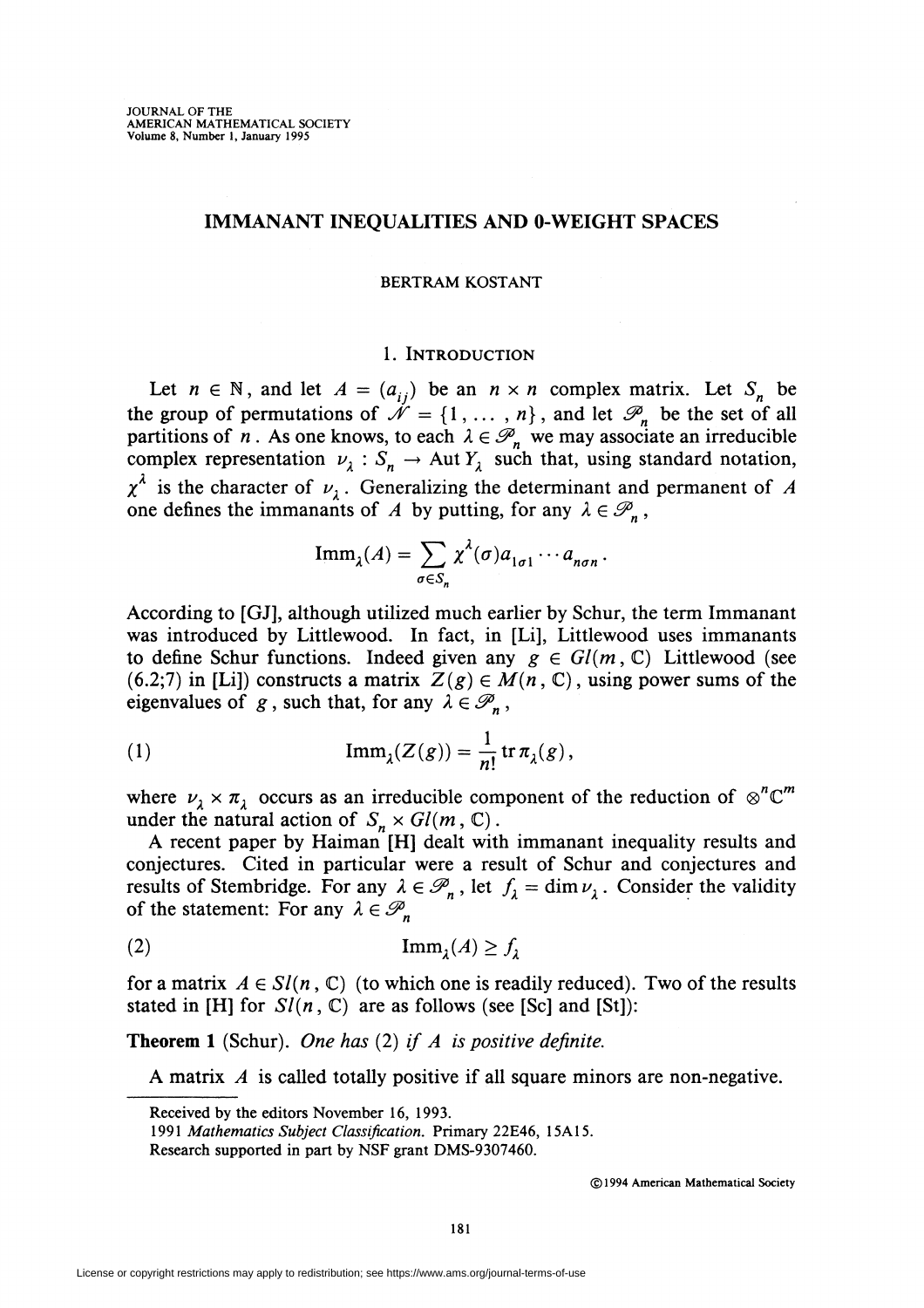**Theorem** 2 (Stembridge). *One has* (2) *if A is totally positive.* 

In this paper spotlighting an interpretation of immanants based on O-weight spaces, we give as an application a generalization, for all representations of  $SL(n, \mathbb{C})$ , of Theorems 1 and 2. In the case of Schur's theorem the generalization is straightforward. For the case of Stembridge's theorem we rely on a result of A. Whitney on the structure of totally positive matrices and a very deep result of George Lusztig on the coefficient non-negativity for the action of certain semigroups with respect to the canonical basis (see Theorem 22.1.7 in  $[Lu]$ .

The notation underlying the statement (2) deals with arbitrary  $n, m \in \mathbb{N}$ . Now assume that  $m = n$ . Furthermore regard  $\pi_{\lambda}$  as a representation of *Sl(n, C).* Thus, as one knows,  $\otimes^n \mathbb{C}^n$  is a multiplicity free  $(S_n \times Sl(n, \mathbb{C}))$ module and its complete reduction into irreducible components can be written as

(3) 
$$
\otimes^n \mathbb{C}^n = \sum_{\lambda \in \mathscr{P}_n} Y_{\lambda} \otimes V_{\lambda},
$$

where  $\pi_{\lambda}: Sl(n, \mathbb{C}) \to Aut V_{\lambda}$  is an irreducible representation of  $Sl(n, \mathbb{C})$ . Let *H* be the Cartan subgroup of all diagonal matrices in  $Sl(n, \mathbb{C})$  so that  $V_{\lambda}^{H}$  is the 0-weight space for the representation  $\pi_{\lambda}$ . Let  $P_{\lambda}: V_{\lambda} \to V_{\lambda}^{H}$  be that projection operator on the O-weight space which commutes the action of  $\pi_1(H)$ .

We first establish Theorem 3 below—a 0-weight interpretation of immanants, for matrices  $A \in Sl(n, \mathbb{C})$ . If we extend the action of  $\pi_{\lambda}$  to be a multiplication preserving map of  $M(n, \mathbb{C})$ , then our proof of Theorem<sup>3</sup> in fact establishes the same characterization of immanants for any  $n \times n$  matrix. The first statement of Theorem 3 is known. The second statement, although easy to prove (e.g., it is deducible from §II.2 in [B]), appears to be new.

**Theorem 3.** Let  $\lambda \in \mathcal{P}_n$ . Then

(4)

*Now let*  $A \in Sl(n, \mathbb{C})$ . *Then* 

(5) 
$$
\operatorname{Imm}_\lambda(A) = \operatorname{tr} P_\lambda \pi_\lambda(A) P_\lambda.
$$

*Remark.* If we extend  $\pi_{\lambda}$  to all of  $M(n, \mathbb{C})$ , then, as established in [Li], (1) is valid for any  $g \in M(n, \mathbb{C})$  and hence the extended Theorem 3 yields the following somewhat startling trace equality for  $\pi_{\lambda}$ :

(6) 
$$
\operatorname{tr} P_{\lambda} \pi_{\lambda}(Z(g)) P_{\lambda} = \frac{1}{n!} \operatorname{tr} \pi_{\lambda}(g).
$$

The representations  $\{\pi_{\lambda}\}, \lambda \in \mathcal{P}_n$ , appearing in Theorem 3 are of course only a finite subset of the set of all the irreducible representations of  $Sl(n, \mathbb{C})$ . Actually this finite set can be characterized by the condition, satisfied for example by the adjoint representation, that twice a root is not a weight.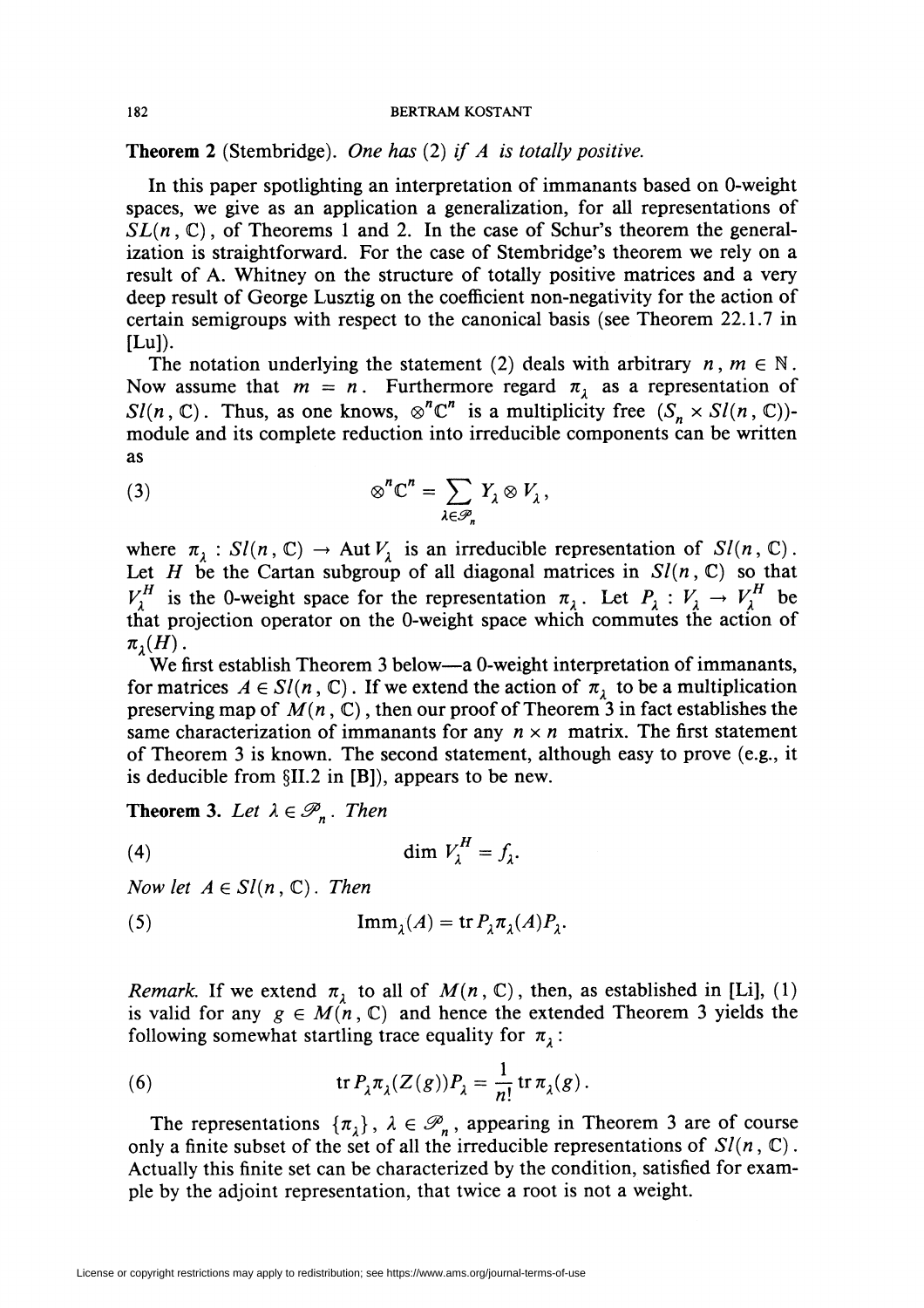By scaling, Theorem 1 follows immediately from the more restricted statement where *A* is assumed to lie in  $Sl(n, \mathbb{C})$ . The same is true of Theorem 2 by virtue of the non-singular approximation result-Theorem 1 in [W]-for totally positive matrices. In view of Theorem 3 the following result is then a generalization of Theorems 1 and 2.

**Theorem 4.** Let  $\pi : Sl(n, \mathbb{C}) \to Aut V$  be any finite (holomorphic) dimensional *representation of Sl(n, C), and let*  $P: V \to V^H$  *be the*  $\pi(H)$ *-projection on the O-weight space*  $V^H$ . Then

$$
(7) \t\t\t tr P\pi(A)P \geq \dim V^H
$$

*whenever*  $A \in Sl(n, \mathbb{C})$  *is either positive definite or totally positive.* 

We wish to thank R. Stanley and A. Zelevinsky for informative conversations.

2. THE 0-WEIGHT SPACE IN  $\otimes^n \mathbb{C}^n$ 

We retain the notation of the Introduction. The natural representation of  $S_n \times Sl(n, \mathbb{C})$  on  $\otimes^n \mathbb{C}^n$  will be denoted by  $\rho$ . Explicitly if  $v_i \in \mathbb{C}^n$ ,  $i =$  $1$ ,  $\ldots$ ,  $n, A \in Sl(n, \mathbb{C})$ , and  $\tau \in S_n$ , then

$$
\rho(A)(v_1 \otimes \cdots \otimes v_n) = Av_1 \otimes \cdots \otimes Av_n,
$$
  

$$
\rho(\tau)(v_1 \otimes \cdots \otimes v_n) = v_{\tau^{-1}1} \otimes \cdots \otimes v_{\tau^{-1}n}.
$$

Let  $e_i \in \mathbb{C}^n$ ,  $i = 1, ..., n$ , be the standard basis so that any pure monomial tensor product of the *ei* n  $\otimes^n \mathbb{C}^n$  is a weight vector with respect to  $\rho(H)$ . It is immediate then that for  $\rho |S l(n, \mathbb{C})$  the 0-weight space  $(\otimes^n \mathbb{C}^n)^H$  is *n!* dimensional and is given by

$$
(\otimes^n \mathbb{C}^n)^H = \sum_{\tau \in S_n} \mathbb{C} e_{\tau^{-1}1} \otimes \cdots \otimes e_{\tau^{-1}n}.
$$

Now if  $A = \{a_{ij}\}\in Sl(n, \mathbb{C})$ , then

$$
A e_{\tau^{-1} j} = \sum_{i=1}^{n} a_{i\tau^{-1} j} e_i.
$$

Thus

$$
\rho(A)(e_{\tau^{-1}1}\otimes\cdots\otimes e_{\tau^{-1}n})=\sum_{(i_1,\ldots,i_n)\in\mathscr{N}^n}a_{i_1\tau^{-1}1}\cdots a_{i_n\tau^{-1}n}e_{i_1}\otimes\cdots\otimes e_{i_n}.
$$

Now let  $Q : (\otimes^n \mathbb{C}^n) \to (\otimes^n \mathbb{C}^n)^H$  be the projection operator which commutes with the action of *H*. Then clearly

$$
Q\rho(A)(e_{\tau^{-1}1}\otimes\cdots\otimes e_{\tau^{-1}n})=\sum_{\sigma\in S_n}a_{\sigma^{-1}1\tau^{-1}1}\cdots a_{\sigma^{-1}n\tau^{-1}n}e_{\sigma^{-1}1}\otimes\cdots\otimes e_{\sigma^{-1}n};
$$

that is, if  $z = e_1 \otimes \cdots \otimes e_n$  and  $\alpha(\sigma, \tau) = a_{\sigma^{-1} + \tau^{-1}} \cdots a_{\sigma^{-1} + \tau^{-1}n}$ , then

(8) 
$$
Q\rho(A)\rho(\tau)z = \sum_{\sigma \in S_n} \alpha(\sigma, \tau)\rho(\sigma)z.
$$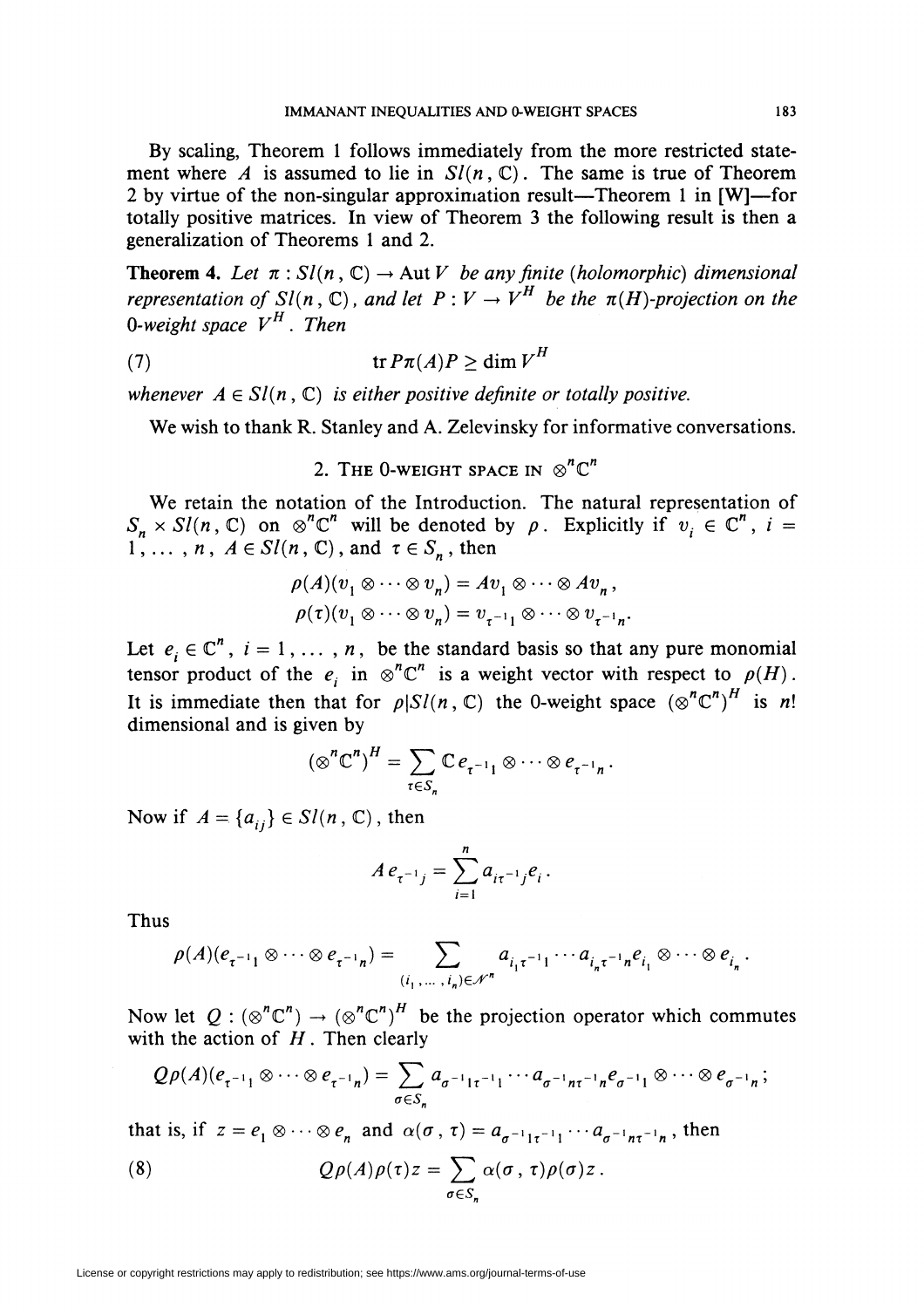On the other hand if  $W_n$  denotes the Weyl group of  $Sl(n, \mathbb{C})$  with respect to *H*, then  $\rho$  induces a representation  $\gamma$  of  $W_n$  on the 0-weight space  $(\otimes^n \mathbb{C}^n)^H$ . Since elements of  $W_n$  may be represented, modulo  $H$ , by permutation matrices with signs-so as to have determinant 1-we may clearly identify  $W_n$  with  $S_n$ in such a fashion that for  $\sigma$ ,  $\tau \in S_n$  one has

(9) 
$$
\gamma(\sigma)\rho(\tau)z = sg(\sigma)\rho(\tau)\rho(\sigma^{-1})z.
$$

The group algebra  $\mathbb{C}[S_n]$  is an  $(S_n \times S_n)$ -module with respect to left and right multiplication so that if  $g \in \mathbb{C}[S_n]$  and  $(\tau, \sigma) \in S_n \times S_n$ , then  $(\tau, \sigma) \cdot g =$  $\tau g \sigma^{-1}$ . On the other hand  $(\otimes^n \mathbb{C}^n)^H$  is an  $(S_n \times S_n)$ -module, where  $(\tau, \sigma)$ operates by  $sg(\sigma)\rho(\tau)\gamma(\sigma)$ . It is clear then that there is a unique  $S_n \times S_n$ isomorphism

(10) 
$$
\eta: (\otimes^n \mathbb{C}^n)^H \to \mathbb{C}[S_n]
$$

such that  $y(z) = \epsilon$ , where  $\epsilon$  is the identity element of  $S_n$ . Now recalling the complete reduction (3) of  $\rho$ , let  $\gamma_i : W_n \to \text{Aut } V_i^H$  be the 0-weight space representation of the Weyl group corresponding to  $\pi_{\lambda}$ . By (10) and the Peter-Weyl theorem one has an identification

$$
V_{\lambda}^{H} = Z_{\lambda}^{*},
$$

where  $Z_{\lambda}^{*}$  is the dual space to  $Z_{\lambda}$ , and an equivalence (since  $\nu_{\lambda}$  is self-contragredient)

$$
\gamma_{\lambda} \simeq \nu_{\lambda} \otimes sg.
$$

With the identification (11) we may write

(12) 
$$
(\otimes^n \mathbb{C}^n)^H = \oplus_{\lambda \in \mathscr{P}_n} Z_\lambda \otimes Z_\lambda^*.
$$

In particular recalling that  $f_{\lambda} = \dim Z_{\lambda}$  so that  $f_{\lambda} = \chi^{\lambda}(\epsilon)$  one has

$$
\dim V_{\lambda}^{H} = f_{\lambda}
$$

establishing (4).

# 3. PROOF OF (5) IN THEOREM 3

One knows that for the extension of any representation  $\nu$  of  $S_n$  to the group algebra  $\mathbb{C}[S_n]$  the image under *v* of the element  $F_\lambda \in \mathbb{C}[S_n]$  given by

$$
F_{\lambda} = \frac{f_{\lambda}}{n!} \sum_{\tau \in S_n} \chi^{\lambda}(\tau) \tau
$$

is the projection operator on the  $\nu_{\lambda}$  primary component of  $\nu$ . But then, if  $\{v_i\}$ ,  $i = 1, \ldots, f_\lambda$ , is a basis of  $Z_\lambda$  and  $\{u_i\}$  is the dual basis of  $Z_\lambda^* = V_\lambda^H$ , one has, by the Peter-Weyl theorem, that

(14) 
$$
\frac{f_{\lambda}}{n!} \sum_{\tau \in S_n} \chi^{\lambda}(\tau) \rho(\tau) z = \sum_{i=1}^{J_{\lambda}} v_i \otimes u_i.
$$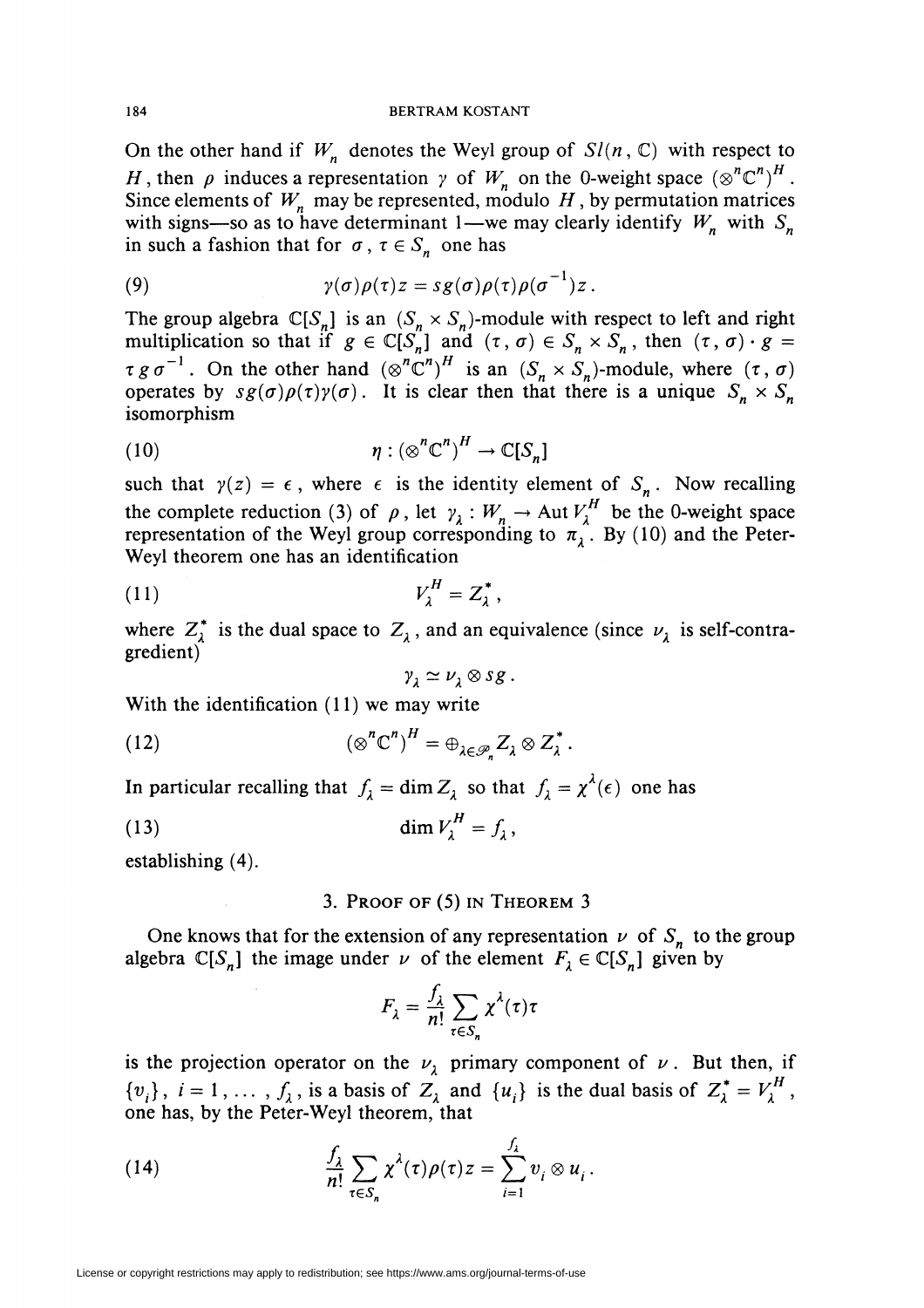Then upon applying  $Q\rho(A)$  to the left side of (14) it follows from (8) that

(15) 
$$
\sum_{i=1}^{f_{\lambda}} v_i \otimes P_{\lambda} \pi_{\lambda}(A) u_i = \frac{f_{\lambda}}{n!} \sum_{\sigma \in S_n} \sum_{\tau \in S_n} \alpha(\sigma, \tau) \chi^{\lambda}(\tau) \rho(\sigma) z.
$$

Now using the natural \*-operation in the group algebra  $\mathbb{C}[S_n]$  one defines a Hilbert space structure on  $(\otimes^n \mathbb{C}^n)^H$  by putting, for *x*,  $y \in (\otimes^n \mathbb{C}^n)^H$ ,

$$
\{x, y\} = \operatorname{tr} L_{\eta(x)} L_{(\eta(y))}.
$$

recalling (10), where if  $F \in \mathbb{C}[S_n]$ , then  $L_F$  is the operator of left translation in  $\mathbb{C}[S_n]$  by *F*. One notes then that

$$
\{\rho(\sigma)z\, ,\, \rho(\tau)z\} = n!\,\delta_{\sigma,\tau}\,,
$$

and if the  $v_i$  are chosen to be an orthonormal basis of  $Z_i$  with respect to an  $S_n$ -invariant Hilbert space structure in  $Z_\lambda$ , then

$$
\{v_i\otimes u_k\,,\,v_j\otimes u_l\}=f_\lambda\,\delta_{ij}\delta_{kl}\,.
$$

But now the inner product of the right side of (14) with the left side of (15) is the same as the inner product of the right side of (15) with *z.* Thus

(16) 
$$
f_{\lambda} \text{ tr } P_{\lambda} \pi_{\lambda}(A) = f_{\lambda} \sum_{\tau \in S_n} \alpha(\epsilon, \tau) \chi^{\lambda}(\tau).
$$

Division by  $f_1$  yields (5). Q.E.D.

# 4. PROOF OF THEOREM 4 WHEN *A* IS POSITIVE DEFINITE

Let  $\langle u, v \rangle$  be a Hilbert space structure on *V* which is invariant under  $\pi(SU(n))$ . Let  $A \in Sl(n, \mathbb{C})$  be positive definite, and let  $\{w_i\}$  be an orthonormal basis of  $V^H$ . To prove Theorem 4 in this case it suffices to show that for all  $i$ 

$$
(17) \qquad \qquad \langle \pi(A) \, w_i, \, w_j \rangle \ge 1 \, .
$$

But since *A* is positive definite, as one knows, we may write  $A = U^* D^* D U$ , where *U* is upper triangular and unipotent,  $D \in H$ , and the superscript  $*$ denotes Hermitian adjoint. But clearly  $\pi(U)w_i - w_i \in \text{Ker } P$ . Since  $\pi(D)|V^H$ is the identity, one also has  $\pi(DU)w_i - w_i \in \text{Ker } P$ . But then

$$
\langle \pi(A) w_i, w_i \rangle = \langle \pi(DU) w_i, \pi(DU) w_i \rangle
$$
  

$$
\ge \langle w_i, w_i \rangle = 1. \quad \text{Q.E.D.}
$$

## 5. PROOF OF THEOREM 4 WHEN *A* IS TOTALLY POSITIVE

Assume *A* is totally positive. Let  $\alpha_i$ ,  $i = 1, ..., n - 1$ , be simple positive roots relative to  $(H, Sl(n, \mathbb{C}))$  such that one can choose the matrix unit  $e_{ii+1}$ to be a corresponding root vector  $e_{\alpha_i}$ . Let  $\{x_j\}$  be the corresponding canonical basis of *V* (see [Lu]). In particular the  $\{x_i\}$  are a weight basis. If  $g \in$